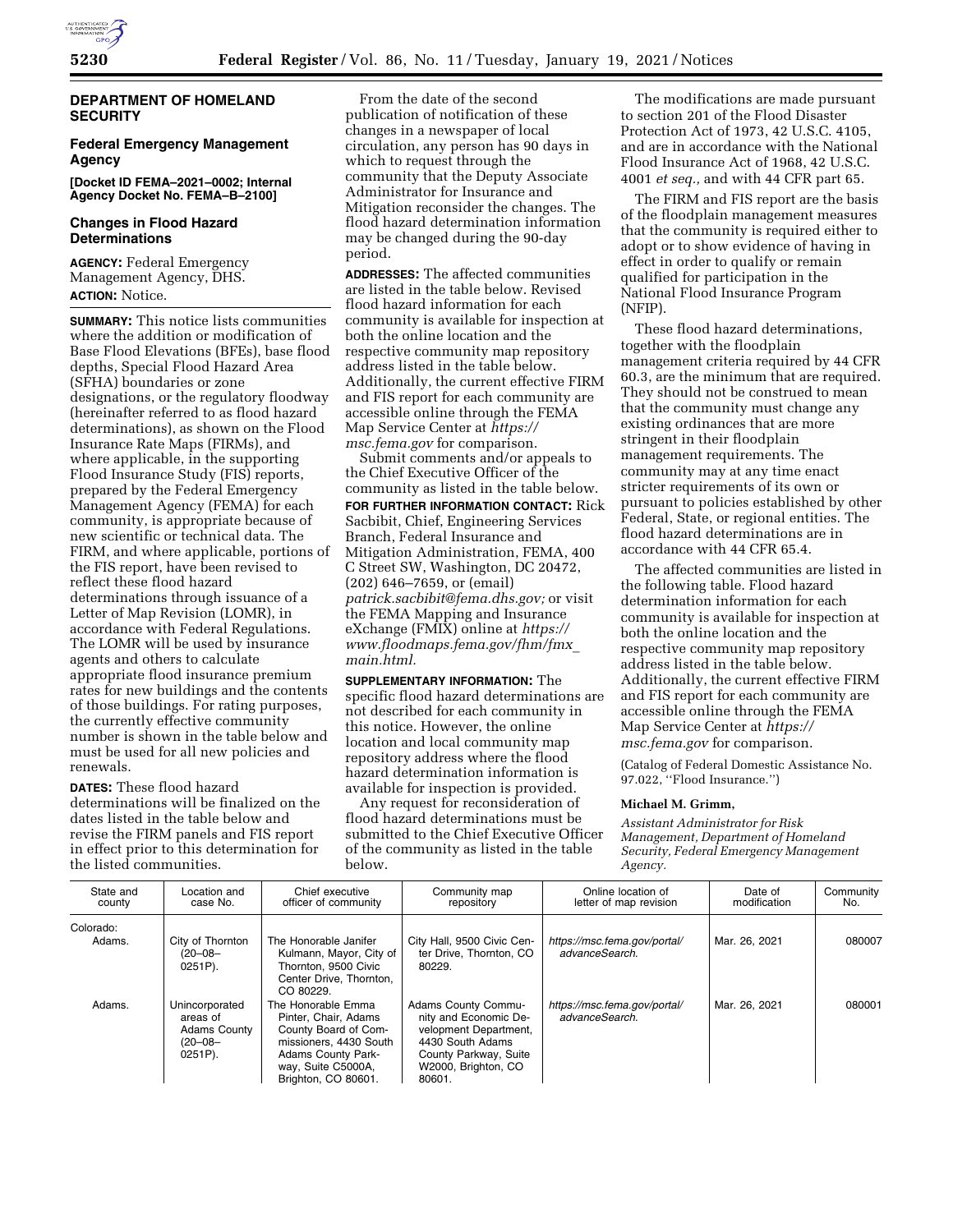| State and<br>county         | Location and<br>case No.                                                  | Chief executive<br>officer of community                                                                                                   | Community map<br>repository                                                                              | Online location of<br>letter of map revision   | Date of<br>modification | Community<br>No. |
|-----------------------------|---------------------------------------------------------------------------|-------------------------------------------------------------------------------------------------------------------------------------------|----------------------------------------------------------------------------------------------------------|------------------------------------------------|-------------------------|------------------|
| Douglas.                    | Town of Castle<br>Rock (20-08-<br>0462P).                                 | The Honorable Jason<br>Gray, Mayor, Town of<br>Castle Rock, 100 North<br>Wilcox Street, Castle<br>Rock, CO 80104.                         | Water Department, 175<br>Kellog Court, Castle<br>Rock, CO 80109.                                         | https://msc.fema.gov/portal/<br>advanceSearch. | Mar. 12, 2021           | 080050           |
| Douglas.<br>Florida:        | Unincorporated<br>areas of Doug-<br>las County<br>$(20 - 08 -$<br>0462P). | Mr. Doug DeBord, Doug-<br>las County, Manager,<br>100 3rd Street, Castle<br>Rock, CO 80104.                                               | Department of Public<br>Works, Engineering De-<br>partment, 100 3rd<br>Street, Castle Rock, CO<br>80104. | https://msc.fema.gov/portal/<br>advanceSearch. | Mar. 12, 2021           | 080049           |
| Collier.                    | City of Naples<br>$(20 - 04 -$<br>5222P).                                 | The Honorable Teresa<br>Heitmann, Mayor, City<br>of Naples, 735 8th<br>Street South, 2nd Floor,<br>Naples, FL 34102.                      | Building Department, 295<br>Riverside Circle,<br>Naples, FL 34102.                                       | https://msc.fema.gov/portal/<br>advanceSearch. | Mar. 8, 2021            | 125130           |
| Collier.                    | City of Naples<br>$(20 - 04 -$<br>5396P).                                 | The Honorable Teresa<br>Heitmann, Mayor, City<br>of Naples, 735 8th<br>Street South, 2nd Floor,<br>Naples, FL 34102.                      | Building Department, 295<br>Riverside Circle,<br>Naples, FL 34102.                                       | https://msc.fema.gov/portal/<br>advanceSearch. | Mar. 22, 2021           | 125130           |
| Hillsborough.               | Unincorporated<br>areas of<br>Hillsborough<br>County (20-<br>04-1456P).   | Ms. Bonnie M. Wise,<br>Hillsborough County,<br>Administrator, 601 East<br>Kennedy Boulevard,<br>26th Floor, Tampa, FL<br>33602.           | Hillsborough County Cen-<br>ter, 601 East Kennedy<br>Boulevard, 22nd Floor,<br>Tampa, FL 33602.          | https://msc.fema.gov/portal/<br>advanceSearch. | Mar. 18, 2021           | 120112           |
| Hillsborough.               | Unincorporated<br>areas of<br>Hillsborough<br>County (20-<br>04-4569P).   | Ms. Bonnie M. Wise,<br>Hillsborough County,<br>Administrator, 601 East<br>Kennedy Boulevard,<br>26th Floor, Tampa, FL<br>33602.           | Hillsborough County Cen-<br>ter, 601 East Kennedy<br>Boulevard, 22nd Floor,<br>Tampa, FL 33602.          | https://msc.fema.gov/portal/<br>advanceSearch. | Apr. 1, 2021            | 120112           |
| Miami-Dade.                 | City of Miami<br>$(20 - 04 -$<br>6068P).                                  | The Honorable Francis X.<br>Suarez, Mayor, City of<br>Miami, 3500 Pan Amer-<br>ican Drive, Miami, FL<br>33133.                            | Building Department, 444<br>Southwest 2nd Avenue,<br>4th Floor, Miami, FL<br>33130.                      | https://msc.fema.gov/portal/<br>advanceSearch. | Mar. 22, 2021           | 120650           |
| Monroe.                     | City of Marathon<br>$(21 - 04 -$<br>0493P).                               | The Honorable Steve<br>Cook, Mayor, City of<br>Marathon, 9805 Over-<br>seas Highway, Mara-<br>thon, FL 33050.                             | Planning Department,<br>9805 Overseas High-<br>way, Marathon, FL<br>33050.                               | https://msc.fema.gov/portal/<br>advanceSearch. | Apr. 12, 2021           | 120681           |
| Monroe.                     | Village of<br>Islamorada<br>$(20 - 04 -$<br>6217P).                       | The Honorable Mike<br>Forster, Mayor, Village<br>of Islamorada, 86800<br>Overseas Highway,<br>Islamorada, FL 33036.                       | <b>Building Department,</b><br>86800 Overseas High-<br>way, Islamorada, FL<br>33036.                     | https://msc.fema.gov/portal/<br>advanceSearch. | Apr. 1, 2021            | 120424           |
| Palm Beach.                 | Town of Jupiter<br>$(20 - 04 -$<br>3713P).                                | Mr. Matt Benoit, Manager,<br>Town of Jupiter, 210<br>Military Trail, Jupiter, FL<br>33458.                                                | <b>Building and Stormwater</b><br>Utility Department, 210<br>Military Trail, Jupiter, FL<br>33458.       | https://msc.fema.gov/portal/<br>advanceSearch. | Mar. 24, 2021           | 125119           |
| Palm Beach.                 | Village of Royal<br>Palm Beach<br>$(20 - 04 -$<br>0312P).                 | The Honorable Fred<br>Pinto, Mayor, Village of<br>Royal Palm Beach,<br>1050 Royal Palm<br>Beach Boulevard, Royal<br>Palm Beach, FL 33411. | Village Hall, 1050 Royal<br>Palm Beach Boulevard,<br>Royal Palm Beach, FL<br>33411.                      | https://msc.fema.gov/portal/<br>advanceSearch. | Mar. 23, 2021           | 120225           |
| Pinellas.                   | Town of Belleair<br>$(20 - 04 -$<br>5570P).                               | Mr. J.P. Murphy, Man-<br>ager, Town of Belleair,<br>901 Ponce de Leon<br>Boulevard, Belleair, FL<br>33756.                                | Building Department, 901<br>Ponce de Leon Boule-<br>vard, Belleair, FL<br>33756.                         | https://msc.fema.gov/portal/<br>advanceSearch. | Apr. 12, 2021           | 125088           |
| New Mexico:                 |                                                                           |                                                                                                                                           |                                                                                                          |                                                |                         |                  |
| Taos.                       | Town of Taos<br>$(20 - 06 -$<br>1193P).                                   | The Honorable Daniel R.<br>Barrone, Mayor, Town<br>of Taos, 400 Camino<br>De La Placita, Taos,<br>NM 87571.                               | Planning Department, 400<br>Camino De La Placita,<br>Taos, NM 87571.                                     | https://msc.fema.gov/portal/<br>advanceSearch. | Apr. 9, 2021            | 350080           |
| Taos.                       | Unincorporated<br>areas of Taos<br>County (20-<br>06-1193P).              | Mr. Brent Jaramillo, Taos<br>County Manager, 105<br>Albright Street, Suite G,<br>Taos, NM 87571.                                          | <b>Taos County Planning</b><br>Department, 105<br>Albright Street, Taos,<br>NM 87571.                    | https://msc.fema.gov/portal/<br>advanceSearch. | Apr. 9, 2021            | 350078           |
| Pennsylvania:<br>Allegheny. | Township of<br>Moon (20-03-<br>0739P).                                    | Ms. Dawn Lane, Man-<br>ager, Township of<br>Moon, 1000 Beaver<br>Grade Road, Moon<br>Township, PA 15108.                                  | Township Hall, 1000 Bea-<br>ver Grade Road, Moon<br>Township, PA 15108.                                  | https://msc.fema.gov/portal/<br>advanceSearch. | Mar. 12, 2021           | 421082           |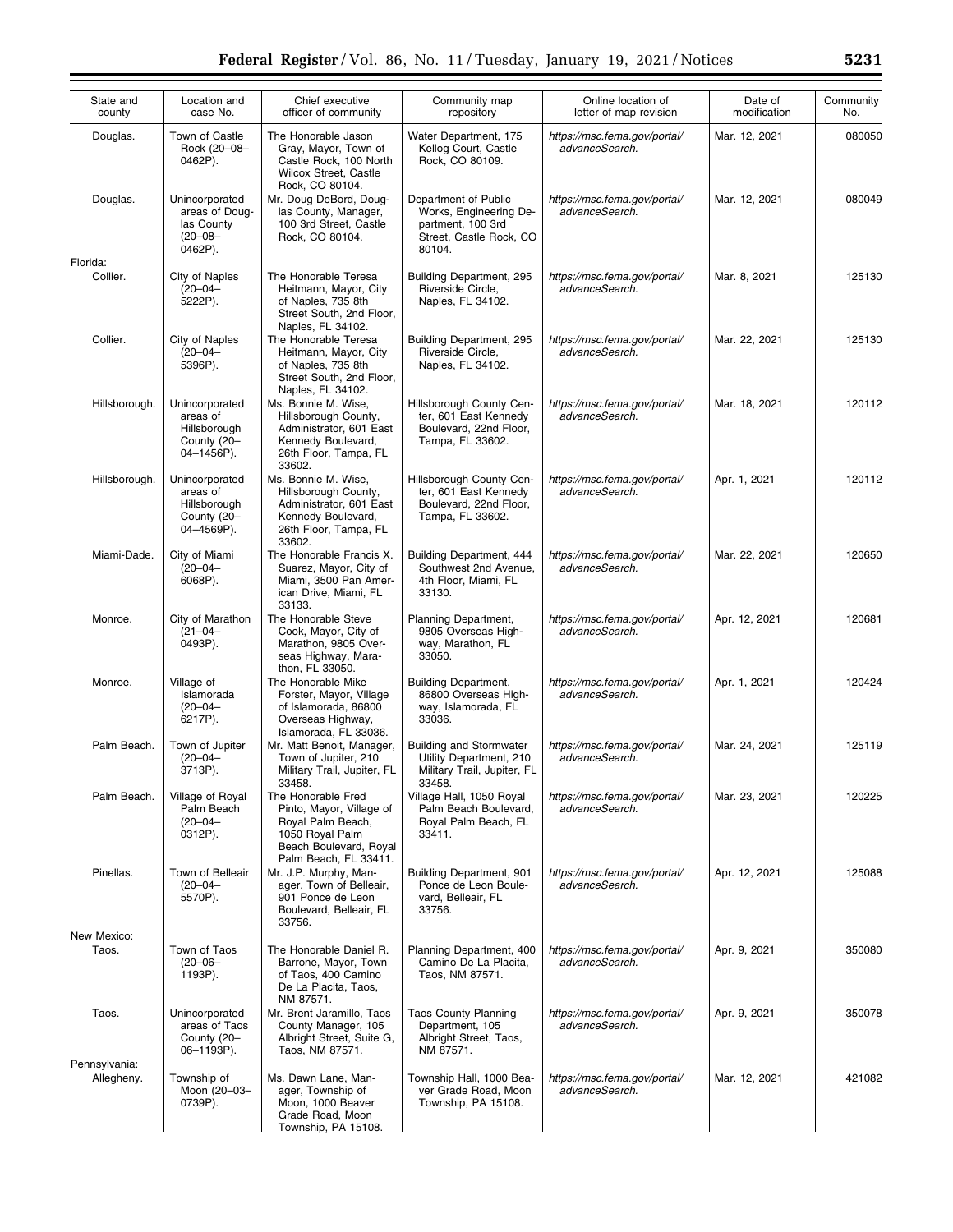| State and<br>county          | Location and<br>case No.                                      | Chief executive<br>officer of community                                                                                             | Community map<br>repository                                                                                                                      | Online location of<br>letter of map revision   | Date of<br>modification | Community<br>No. |
|------------------------------|---------------------------------------------------------------|-------------------------------------------------------------------------------------------------------------------------------------|--------------------------------------------------------------------------------------------------------------------------------------------------|------------------------------------------------|-------------------------|------------------|
| Dauphin.                     | Borough of Mid-<br>dletown (20-<br>03-1407P).                 | The Honorable lan<br>Reddinger, President,<br>Borough of Middletown<br>Council, 60 West<br>Emaus Street, Middle-<br>town, PA 17057. | Borough Hall, 60 West<br>Emaus Street, Middle-<br>town, PA 17057.                                                                                | https://msc.fema.gov/portal/<br>advanceSearch. | Mar. 26, 2021           | 420388           |
| Rhode Island:<br>Washington. | Town of South<br>Kingstown<br>$(20 - 01 -$<br>1104P).         | The Honorable Abel G.<br>Collins, President,<br>Town of South<br>Kingstown Council, 180<br>High Street, Wakefield,<br>RI 02879.     | Building Inspection and<br>Zoning Department,<br>180 High Street, Wake-<br>field, RI 02879.                                                      | https://msc.fema.gov/portal/<br>advanceSearch. | Mar. 19, 2021           | 445407           |
| Texas:                       |                                                               |                                                                                                                                     |                                                                                                                                                  |                                                |                         |                  |
| Bexar.                       | City of San Anto-<br>nio (20-06-<br>1037P).                   | The Honorable Ron<br>Nirenberg, Mayor, City<br>of San Antonio, P.O.<br>Box 839966, San Anto-<br>nio, TX 78283.                      | Transportation and Cap-<br>ital Improvements De-<br>partment, Stormwater<br>Division, 114 West<br>Commerce, 7th Floor,<br>San Antonio, TX 78205. | https://msc.fema.gov/portal/<br>advanceSearch. | Feb. 16, 2021           | 480045           |
| Bexar.                       | Unincorporated<br>areas of Bexar<br>County (20-<br>06-1037P). | The Honorable Nelson W.<br>Wolff, Bexar County,<br>Judge, 101 West Nueva<br>Street, 10th Floor, San<br>Antonio, TX 78205.           | <b>Bexar County Public</b><br>Works Department,<br>1948 Probandt Street,<br>San Antonio, TX 78214.                                               | https://msc.fema.gov/portal/<br>advanceSearch. | Feb. 16, 2021           | 480035           |
| Collin.                      | City of Wylie<br>$(20 - 06 -$<br>2188P).                      | The Honorable Eric<br>Hogue, Mayor, City of<br>Wylie, 300 Country<br>Club Road, Building<br>100, Wylie, TX 75098.                   | City Hall, 300 Country<br>Club Road, Building<br>100, Wylie, TX 75098.                                                                           | https://msc.fema.gov/portal/<br>advanceSearch. | Apr. 1, 2021            | 480759           |
| Dallas.                      | City of Carrollton<br>$(20 - 06 -$<br>2233P).                 | Ms. Erin Rinehart, Man-<br>ager, City of Carrollton,<br>1945 East Jackson<br>Road, Carrollton, TX<br>75006.                         | <b>Engineering Department,</b><br>1945 East Jackson<br>Road, Carrollton, TX<br>75006.                                                            | https://msc.fema.gov/portal/<br>advanceSearch. | Mar. 22, 2021           | 480167           |
| Dallas.                      | City of Coppell<br>$(20 - 06 -$<br>1839P).                    | The Honorable Karen<br>Hunt, Mayor, City of<br>Coppell, P.O. Box<br>9478, Coppell, TX<br>75019.                                     | Department of Public<br>Works, 265 East Park-<br>way Boulevard,<br>Coppell, TX 75019.                                                            | https://msc.fema.gov/portal/<br>advanceSearch. | Feb. 22, 2021           | 480170           |
| Dallas.                      | City of Dallas<br>$(20 - 06 -$<br>1839P).                     | The Honorable Eric John-<br>son, Mayor, City of Dal-<br>las, 1500 Marilla Street,<br>Suite 5EN, Dallas, TX<br>75201.                | Floodplain and Drainage<br>Management Depart-<br>ment, 320 East Jeffer-<br>son Boulevard, Room<br>312, Dallas, TX 75203.                         | https://msc.fema.gov/portal/<br>advanceSearch. | Feb. 22, 2021           | 480171           |
| Dallas.                      | City of Dallas<br>$(20 - 06 -$<br>3047P).                     | The Honorable Eric John-<br>son, Mayor, City of Dal-<br>las, 1500 Marilla Street,<br>Suite 5EN, Dallas, TX<br>75201.                | Floodplain and Drainage<br>Management Depart-<br>ment, 320 East Jeffer-<br>son Boulevard, Room<br>312, Dallas, TX 75203.                         | https://msc.fema.gov/portal/<br>advanceSearch. | Mar. 1, 2021            | 480171           |
| Dallas.                      | City of Irving<br>(20–06–<br>1839P).                          | The Honorable Rick<br>Stopfer, Mayor, City of<br>Irving, 825 West Irving<br>Boulevard, Irving, TX<br>75060.                         | <b>Engineering Department,</b><br>825 West Irving Boule-<br>vard, Irving, TX 75060.                                                              | https://msc.fema.gov/portal/<br>advanceSearch. | Feb. 22, 2021           | 480180           |
| Tarrant.                     | City of Arlington<br>$(20 - 06 -$<br>2033P).                  | The Honorable Jeff Wil-<br>liams, Mayor, City of<br>Arlington, P.O. Box<br>90231, Arlington, TX<br>76004.                           | Public Works and Trans-<br>portation Department,<br>101 West Abram Street,<br>Arlington, TX 76010.                                               | https://msc.fema.gov/portal/<br>advanceSearch. | Mar. 22, 2021           | 485454           |
| Tarrant.                     | City of Arlington<br>$(20 - 06 -$<br>2035P).                  | The Honorable Jeff Wil-<br>liams, Mayor, City of<br>Arlington, P.O. Box<br>90231, Arlington, TX<br>76004.                           | Public Works and Trans-<br>portation Department,<br>101 West Abram Street,<br>Arlington, TX 76010.                                               | https://msc.fema.gov/portal/<br>advanceSearch. | Apr. 1, 2021            | 485454           |
| Tarrant.                     | City of Arlington<br>$(20 - 06 -$<br>2038P).                  | The Honorable Jeff Wil-<br>liams, Mayor, City of<br>Arlington, P.O. Box<br>90231, Arlington, TX<br>76004.                           | Public Works and Trans-<br>portation Department,<br>101 West Abram Street,<br>Arlington, TX 76010.                                               | https://msc.fema.gov/portal/<br>advanceSearch. | Mar. 22, 2021           | 485454           |
| Tarrant.                     | City of Arlington<br>$(20 - 06 -$<br>2039P).                  | The Honorable Jeff Wil-<br>liams, Mayor, City of<br>Arlington, P.O. Box<br>90231, Arlington, TX<br>76004.                           | Public Works and Trans-<br>portation Department,<br>101 West Abram Street,<br>Arlington, TX 76010.                                               | https://msc.fema.gov/portal/<br>advanceSearch. | Mar. 25, 2021           | 485454           |
| Travis.                      | City of Lakeway<br>$(20 - 06 -$<br>3378P).                    | The Honorable Sandy<br>Cox, Mayor, City of<br>Lakeway, 1102<br>Lohmans Crossing<br>Road, Lakeway, TX<br>78734.                      | City Hall, 1102 Lohmans<br>Crossing Road,<br>Lakeway, TX 78734.                                                                                  | https://msc.fema.gov/portal/<br>advanceSearch. | Mar. 26, 2021           | 481303           |